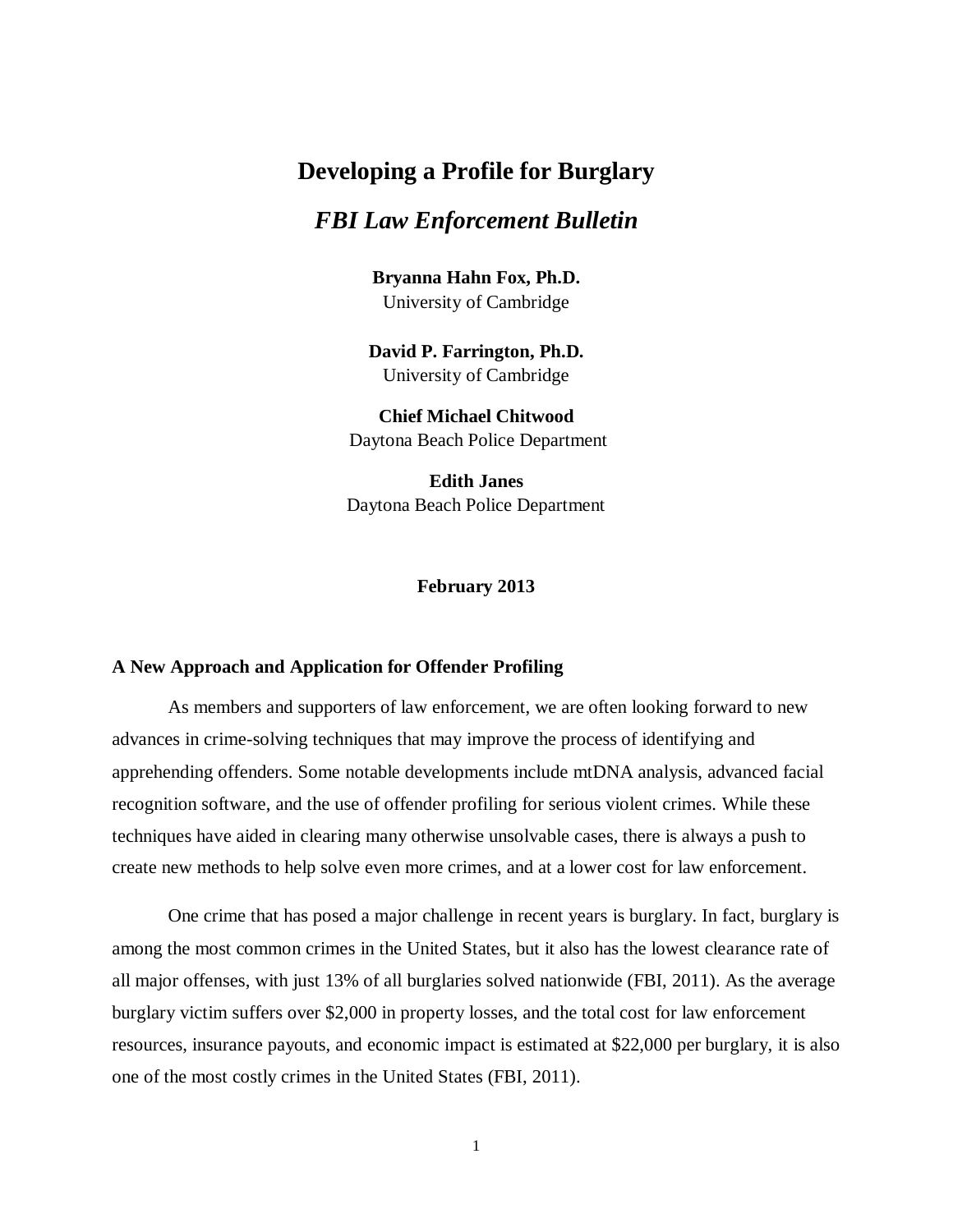Although forensic analysis, facial identification software, and offender profiling are all very useful tools, unfortunately they have had little impact on burglary. First, there is rarely video surveillance or eyewitnesses at burglary crime scenes for police to draw upon. Any forensic evidence that is found is often given a low priority in the lab, given the immense backlog of evidence from homicide and rape cases already waiting to be tested. Finally, there is also no profile currently available to help identify or limit potential burglary suspects. As a result, cases go cold, victims suffer, and perpetrators are free to reoffend.

We therefore felt that a new tool was needed to help investigators address these crimes, preferably relying only upon information that is available at burglary crime scenes. While no profile has ever been created for a volume crime such as burglary, we had two reasons to believe that such a profile would be possible. First, the underlying principle of offender profiling is that all crime scenes reflect an offender's traits and personality "in much the same way as furnishings reveal the homeowner's character" (Douglas et al., 1992, p. 21). In other words, crimes are generally reflections of the criminals who commit them, and we must identify the offenseoffender link in order to create a profile.

Second, despite the popular opinion that burglary is often committed in a standard way, there seems to be sufficient variation in the way burglary is committed to differentiate multiple styles of the offense. So while the general public often imagines burglaries being committed by shadowy figures clad in black clothes and a ski mask who break into suburban family homes in the middle of the night, most members of law enforcement know that burglary is a more varied and complex offense than the stereotype. Burglaries can be planned or spontaneous, or they can even be highly personal in nature. And each of these crime styles could relate to a certain type of offender. We reasoned that this may indicate an offense-offender link is possible for burglary, and that such a link may be used by police to predict the traits of a burglar by evaluating the features of the crime scene.

## **Creating a Burglary Profile**

To begin our project, a collaboration was formed between the academic and law enforcement co-authors on this paper in order to join together the knowledge, experience, and methods of both communities. We ultimately decided to utilize a statistical approach to analyze

2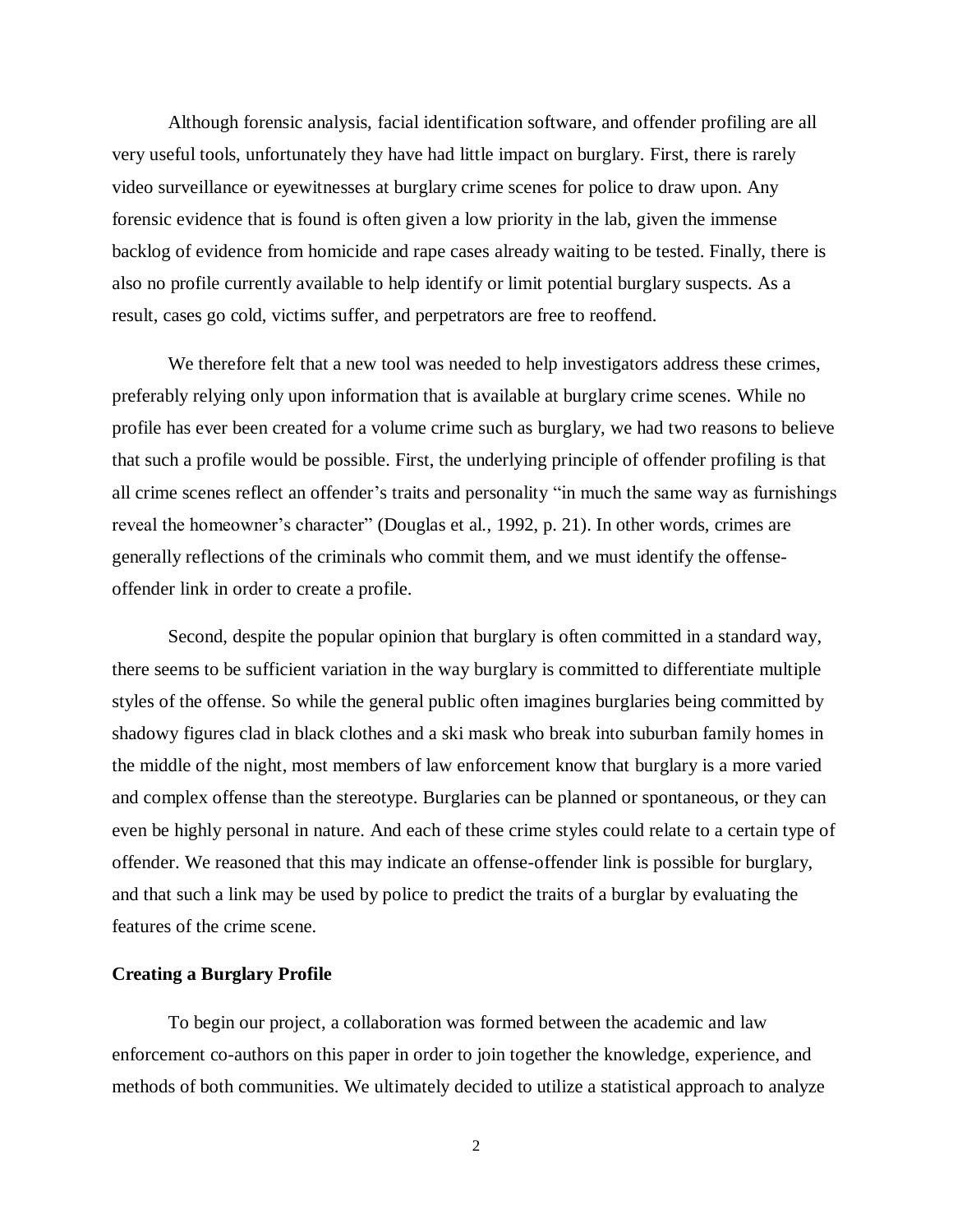the burglary data, which consisted of 405 randomly selected and solved burglaries that took place in Volusia County, Florida between 2008 and 2009. The offense and arrest records were collected for each burglary, as these provided critical information on the behaviors observed at the crime scenes, and the burglar(s) arrested for these offenses. The criminal history of each offender was also collected, in order to understand the background of every burglar in the study.

A statistical technique<sup>1</sup> was then used to identify if different offense styles exist among the crime scene behaviors, and if there are different types of burglars, based upon their physical and criminal history information. In short, the purpose of the analysis is to quickly identify patterns within a large dataset of cases, much like a detective notices patterns in cases after years of experience with a crime.

The results show that four sub-types exist among all offense and offender features, and that certain burglary styles are strongly linked to certain types of offenders. Specifically, the four styles of burglary identified are labeled: 1) organized, 2) disorganized, 3) opportunistic, and 4) interpersonal offenses. Each of the offense styles are committed by burglars with a unique set of traits and criminal histories. And each case, the features of the criminal generally reflect the features of the crime. The four offense styles, the burglars who commit them, and how to identify both, are briefly summarized below. (For more information on the profiles or analysis, please see Fox & Farrington, 2012).

### *Organized Burglaries*

 $\overline{a}$ 

Organized burglaries come across as very professionally executed, and show signs of premeditation to reduce the burglar's risks and increase his or her gains. Organized crime scenes

usually have no forensic evidence, and are left in a relatively unaltered state. The motivation for these crimes appears to be financial, with items such as jewelry, cash, or laptops often stolen. These burglaries generally occur at unoccupied homes

**Organized burglars… Take jewelry from the jewelry box, but make it look like no one went into the jewelry box.**

during the daytime, when one may assume many families are at work or at school. While there are rarely any eyewitnesses to these crimes identified, the victim may have been visited by the

<sup>&</sup>lt;sup>1</sup> We used a Latent Class Analysis in the study, as it is an objective and statistical method of identifying underlying groups within a dataset.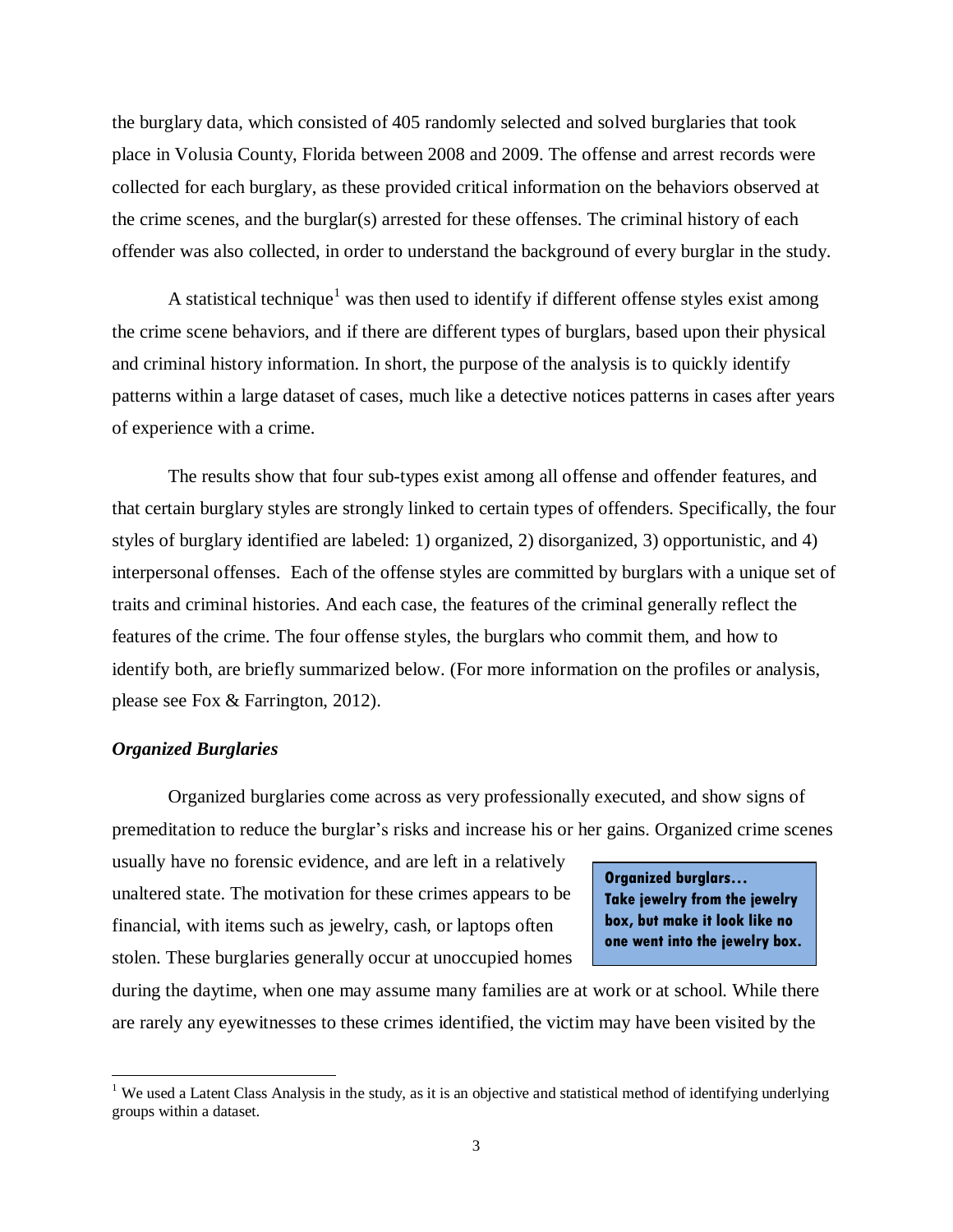offender prior to the offense. Organized burglars often use a ruse to gain intelligence on the victim, the target, and its contents prior to the crime.

Organized offenders give the appearance of being professional and experienced in this type of offense, often accumulating several arrests for theft or burglary between adolescence and mid-adulthood. However, for these types of offenders, burglary is usually not their only source of income. In fact, organized burglars will often have a legitimate job in a hands-on and flexible vocation such as tree trimming, delivery, or construction. They may have a girlfriend, wife, or family, own a car, and be very knowledgeable about police investigations, and how to conceal evidence to avoid detection.

## *Disorganized Burglaries*

Unlike the organized burglaries, disorganized burglaries often result in a crime scene that is left in a state of disarray. These offenders carelessly smash windows to force entry into the premises, or ransack the home while apparently searching for goods, drugs, or cash. However, in many disorganized burglaries no items are stolen, perhaps indicating the offender did not find an item of interest, the motivation for the offense is not property based, or the offender was

**Disorganized burglars… Dump out the jewelry box, taking nothing or only what looks interesting to them.**

interrupted. Forensic evidence is most likely to be discovered at disorganized crime scenes, with fingerprints and blood (often resulting from broken glass) the most common evidence found.

Like their offenses, disorganized burglars appear to be

reckless, impulsive, and have little consideration of the consequences for their actions. These burglars may have difficulties holding a job, maintaining relationships, graduating from school, and may have issues with alcohol and/or drugs. Most disorganized offenders do not own a car, therefore they generally live within walking or bicycling distance from their targets.

## *Opportunistic Burglaries*

Opportunistic burglaries may be identified by features indicating that the offender targeted a specific location because the opportunity that was presented to him or her. For

example, in almost all opportunistic burglaries there is no forced entry, as the offender will enter through a window or

**Opportunistic burglars… May never even get to the jewelry box, instead stealing whatever is out in the common areas of the residence.**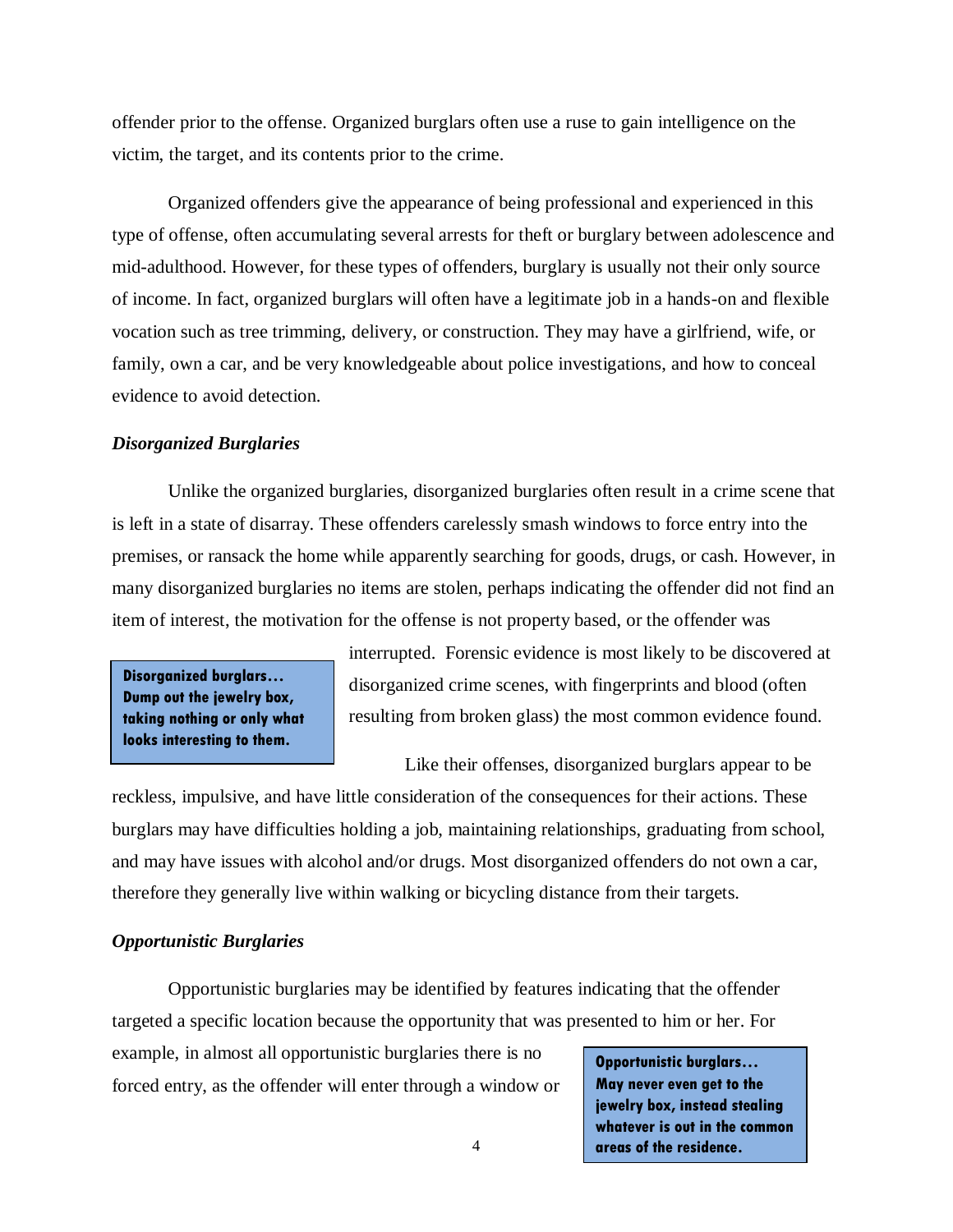door that was left open. These burglaries often take place at residential locations, which are usually unoccupied. There is no ransacking at the crime scene, the offenders are unlikely to steal high value items, and the items that are stolen are often seem random and for personal use. These burglaries appear to be spontaneous; the offenders do not bring burglary-specific tools to the crime scene, and will generally be scared off easily, sometimes before stealing anything from the home.

These burglars seem to be young and impulsive, and the burglary is usually a social activity committed by several teenagers after getting out of school. Female offenders may be present and play supporting roles such as look-out. Opportunistic burglars generally target locations near their homes, schools, or the homes of their friends, and may have a criminal record for committing other opportunity-based crimes, such as shoplifting.

#### *Interpersonal Burglaries*

The interpersonal burglary is unlike the first three styles, because these crimes take place when victims are present. The target of the crime is the occupant, not his or her belongings. It's implied that the goal of interpersonal burglaries is not to steal something, but rather to cause fear

**Interpersonal burglars… Only take jewelry that has sentimental value to victim, or is in dispute between the offender and the victim.**

in the victims and/or show the offenders' power over them. If the burglar does steal anything, it will hold personal meaning to the victim, such as underwear, a cell phone, or driver's license. These items may serve as a memento for the burglar, and may be

kept as a reminder of the burglar's power over the victim.

Interestingly, most interpersonal burglars do not have a criminal record, though that of course does not mean that they have not committed crimes that went unreported to police. If the offender does have a criminal record, it will most likely involve domestic violence, stalking, voyeurism, or even rape. Interpersonal offenders are almost always adults, and have some connection to the victim. While most burglars that fit into the other burglary offender types go to great lengths to avoid confrontation with occupants, the interpersonal burglary offenders will choose a victim because they want access to the victim. Not surprisingly, the victims of these crimes are often female, and may have been in a relationship with the offender at some point. While the interpersonal burglars do not have the most serious impact financially (those are the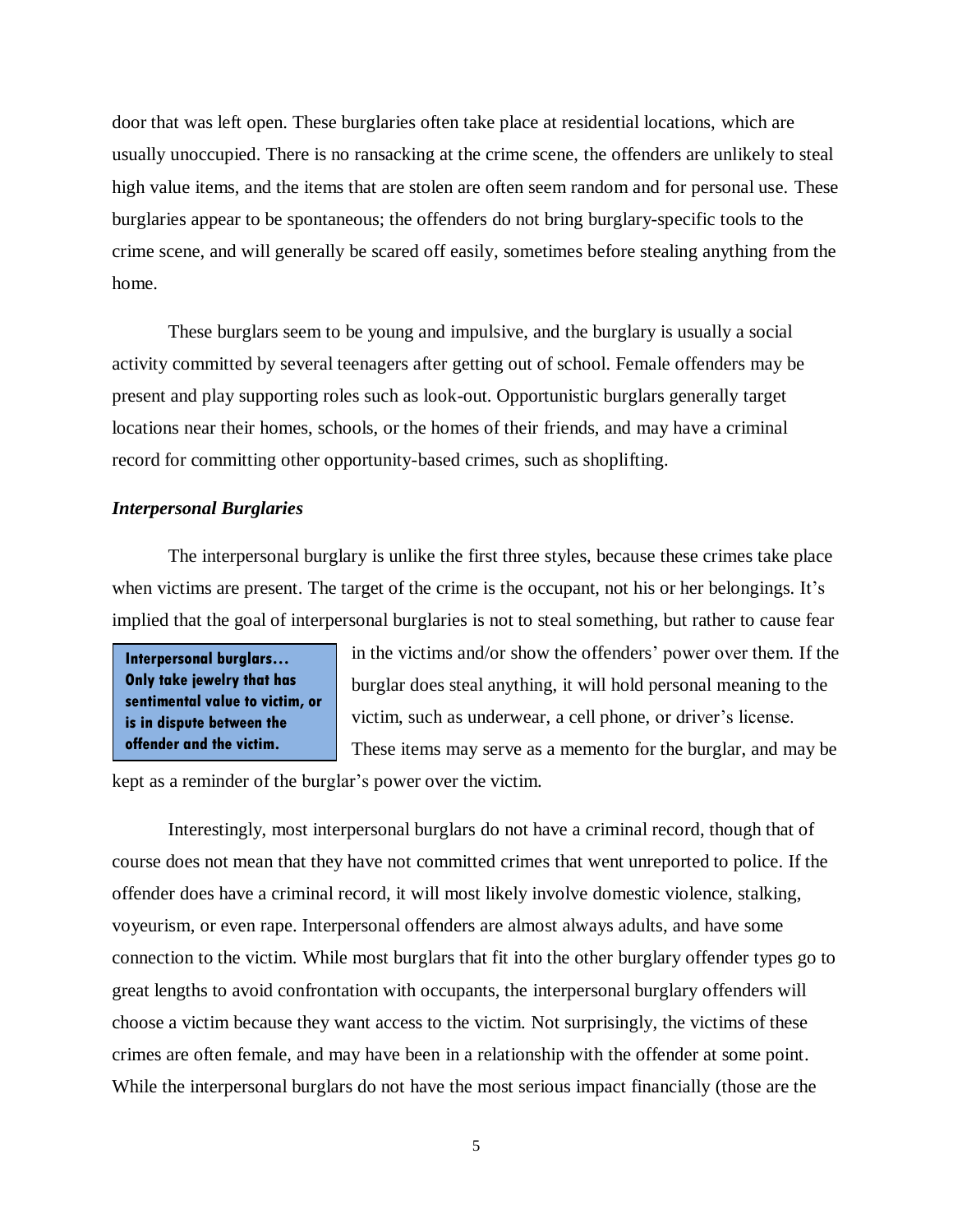organized burglars), they could be the most dangerous, as we speculate that they could escalate to more serious interpersonal offenses such as rape and murder.

## **Applying the Profiles**

 $\overline{a}$ 

A major concern among law enforcement is the accuracy of any new policing tool. An inaccurate technique, even if developed with the best intentions, may have a significant negative impact on investigations if it is utilized before challenges are identified. Similar concerns arise in the court system, as all policing techniques, such as profiling and polygraphing, must reach a significant level of accuracy through scientific and peer-reviewed research before being admitted as evidence (see *Daubert v. Merrell Dow Pharmaceuticals*, 1993; *Kumho v. Carmichael*, 1999).

Consequently, the scientific testing of profiling would not only help to identify the implications of using profiles out in the field, it could also help to improve profiling as an accurate and reliable policing tool. With sufficient testing, appropriate scientific methods, positive results, and general acceptance in the field, profiling could also meet the scientific and legal requirements to be entered as evidence in court for the first time since 2001 (see *State v. Stevens*, 2001).

Therefore, a major goal of our research was to test the accuracy of the burglary profiles in actual police investigations, using the first scientific experiment conducted on profiling. Our multi-agency experiment involved the cooperation of several major police departments in Florida, matched on several key criteria such as crime rate, location, population, and number of sworn officers. One department, called the treatment group, was selected to receive training on the profiles and how to implement them in their burglary investigations. The remaining police departments served as control groups in the experiment, and conducted their investigations as usual without any use or knowledge of the burglary profiles.

After observing each of the departments' burglary arrest rates<sup>2</sup> for six months, we used an analysis of variance to compare the arrest rates for the treatment group to the control groups.

<sup>&</sup>lt;sup>2</sup> While the UCR looks at clearance rates, which comprise of cases solved by arrest and exceptional means, we wanted to see the impact of the profiles solely on arrests. Therefore, departmental arrest rates are used as the outcome measure in this experiment.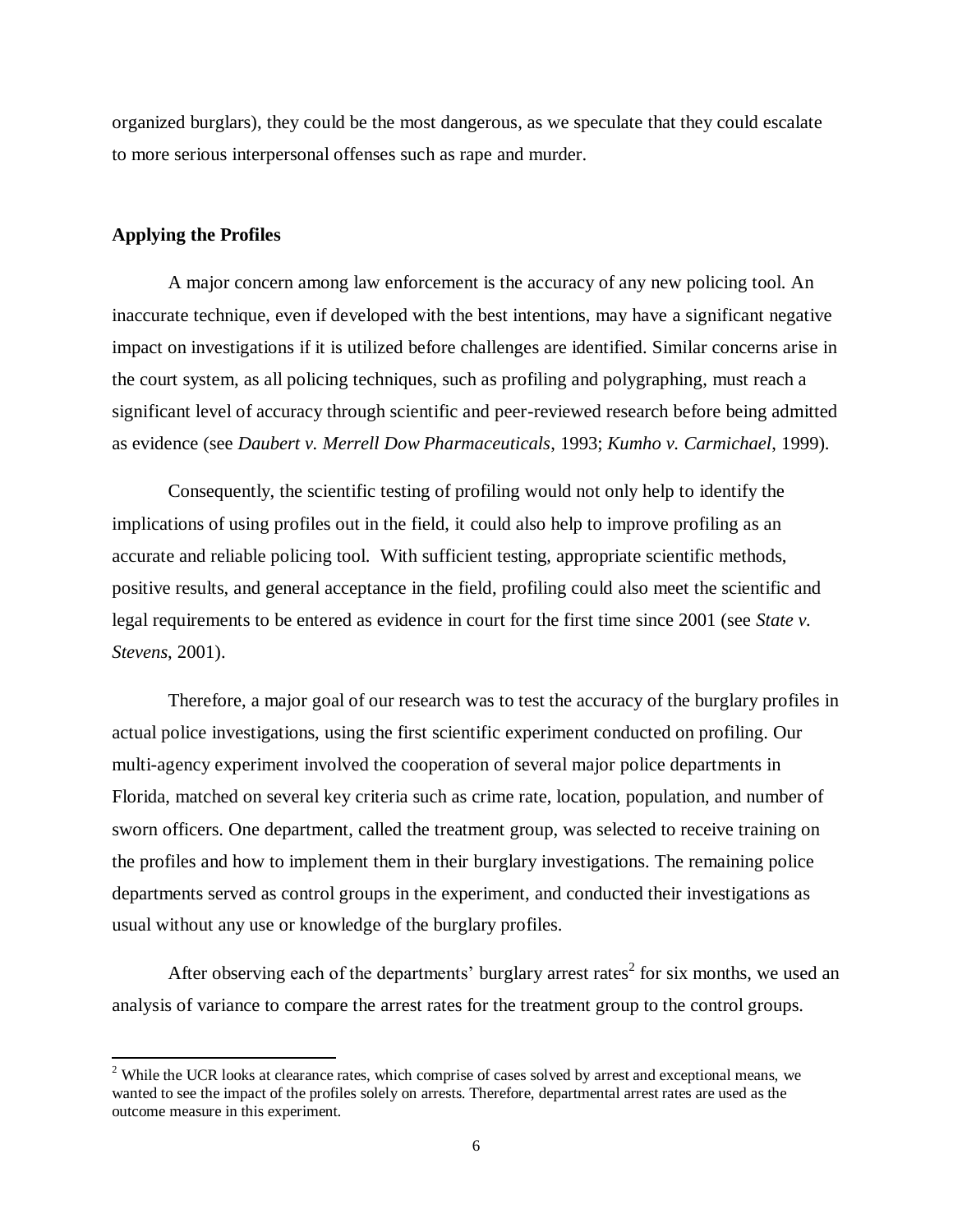Results show that the police department that used the burglary profiles had a significant increase in burglary arrests, compared to the police departments that did not use the profiles, despite having nearly identical arrest rates at the start of the experiment. Specifically, the agency using the burglary profiles cleared nearly *four times* as many burglaries as the departments which did not have access to the burglary profiles. And, when the profile was used, the odds of a burglary case resulting in arrest more than *tripled*, compared to other cases in the control groups during the same time frame. Together, these results show that the burglary profiles have a positive impact on the ability to solve cases, and this impact is quite substantial. See Figure 1 for a diagram of the experiment's results.



**Figure 1. Results of the Profiling Experiment.**

#### **Law Enforcement Savings**

At a time when many law enforcement agencies are forced to make considerable cuts in their budgets without compromising their ability to prevent and solve crimes, a major benefit of these profiles becomes apparent. If the profiles are accurate and have little or no cost to a police department, this effective and cost-efficient new tool may be an answer to the problem. In fact, the profiles may save a great deal of money for both law enforcement and society. They could help reduce the large proportion of burglaries that normally go unsolved, and the enormous costs associated with those offenses.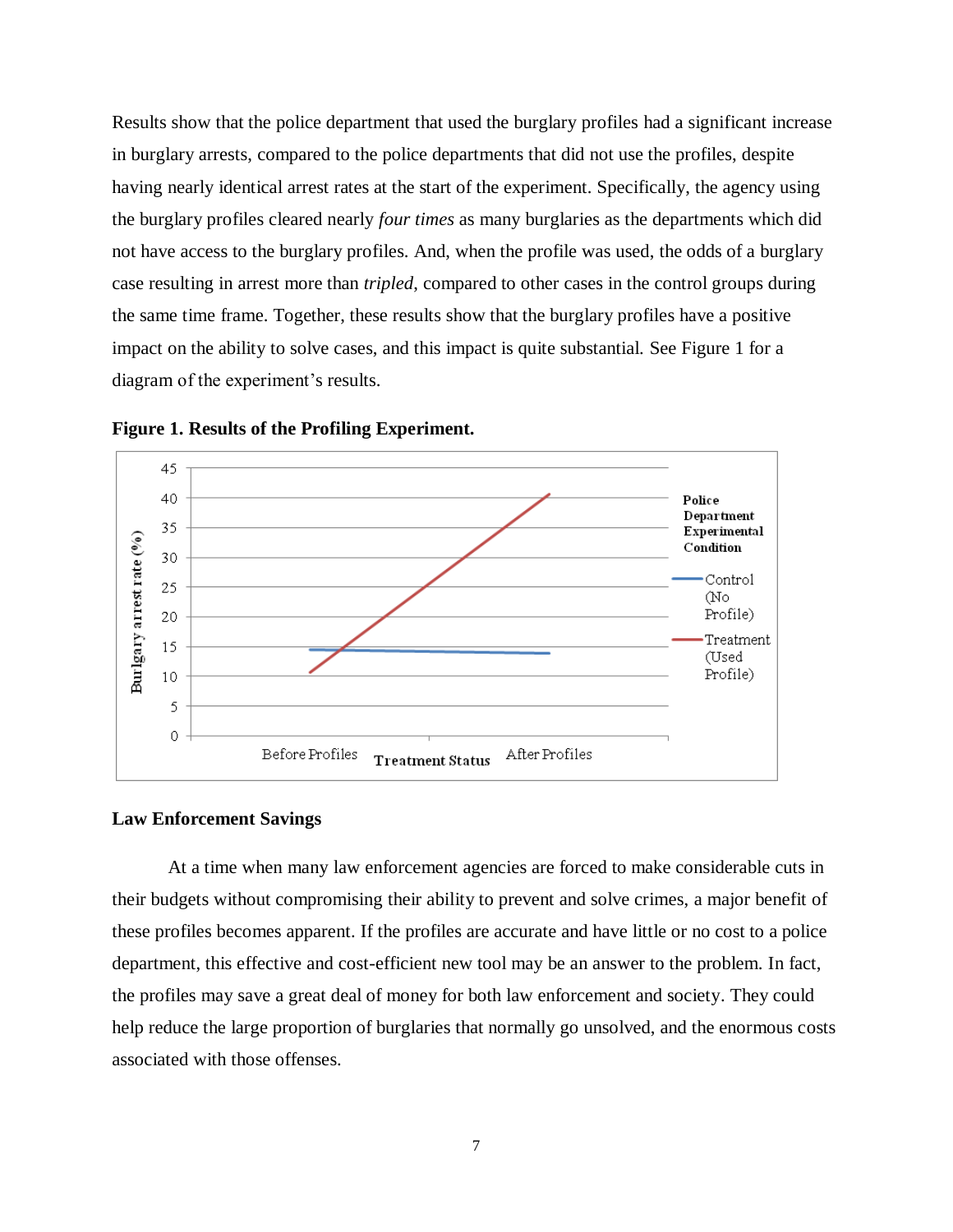For instance, in 2011 there were over 2.1 million burglaries reported in the U.S., but only 277,877, or 12.7%, were ever solved (FBI, 2011). This leaves over 1.9 million burglaries unsolved in that year alone. As the burglary profiles raised arrest rates by 400% in our experiment, there is reason to believe a similar effect would occur if the profiles were implemented in police agencies nationwide. By quadrupling the national burglary clearance rate to a record-setting 50.8%, about 833,600 additional burglaries would be solved every year. This would also lead to \$1.7 billion in annual savings to victims (at \$2,000 per victim), if every solved burglary prevents just one additional burglary in the future. When the total societal impact of burglary is considered (\$22,000 per offense), the potential nationwide savings rises to over \$18 billion annually. Even if the utility of the profiles is overestimated, the number of burglaries prevented by a single offender's arrest is likely underestimated. Research has shown that burglars generally commit between 2 and 38 burglaries per year, with the average offender committing 4 burglaries annually (Piquero  $\&$  Blumstein, 2007). Therefore, the savings to victims, police, and society could be up to *\$72 billion* nationwide, each year.

Finally, as the cost to investigate a single burglary has been estimated at nearly \$7,000 of the more than \$22,000 in total societal expenses per offense, the potential savings if all U.S. law enforcement agencies use these profiles may be as much as \$5.8 billion per year. For a mediumsized police department such as Daytona Beach, which has about 1,800 burglaries per year, this translates to over *\$6.3 million* in direct savings for the department, and *\$20 million* in savings to the community every year. As the profiles cost only a fraction of that amount to implement, it becomes clear how easily and quickly these profiles may benefit police departments regardless of whether they are facing budget cuts, or not.

### **Research Summary and Future Policing Techniques**

The purpose of our study was to develop a new and effective tool for law enforcement that addresses the problematic crime of burglary. After using a scientific method to create the burglary profiles, they were then implemented into actual investigations to determine their effect on arrest rates through the first profiling experiment. We found that the burglary profiles raised arrest rates by 4 times for the agency using the profiles, and the odds a burglary resulting in an arrest tripled in cases where the burglary profiles were used compared to cases when they were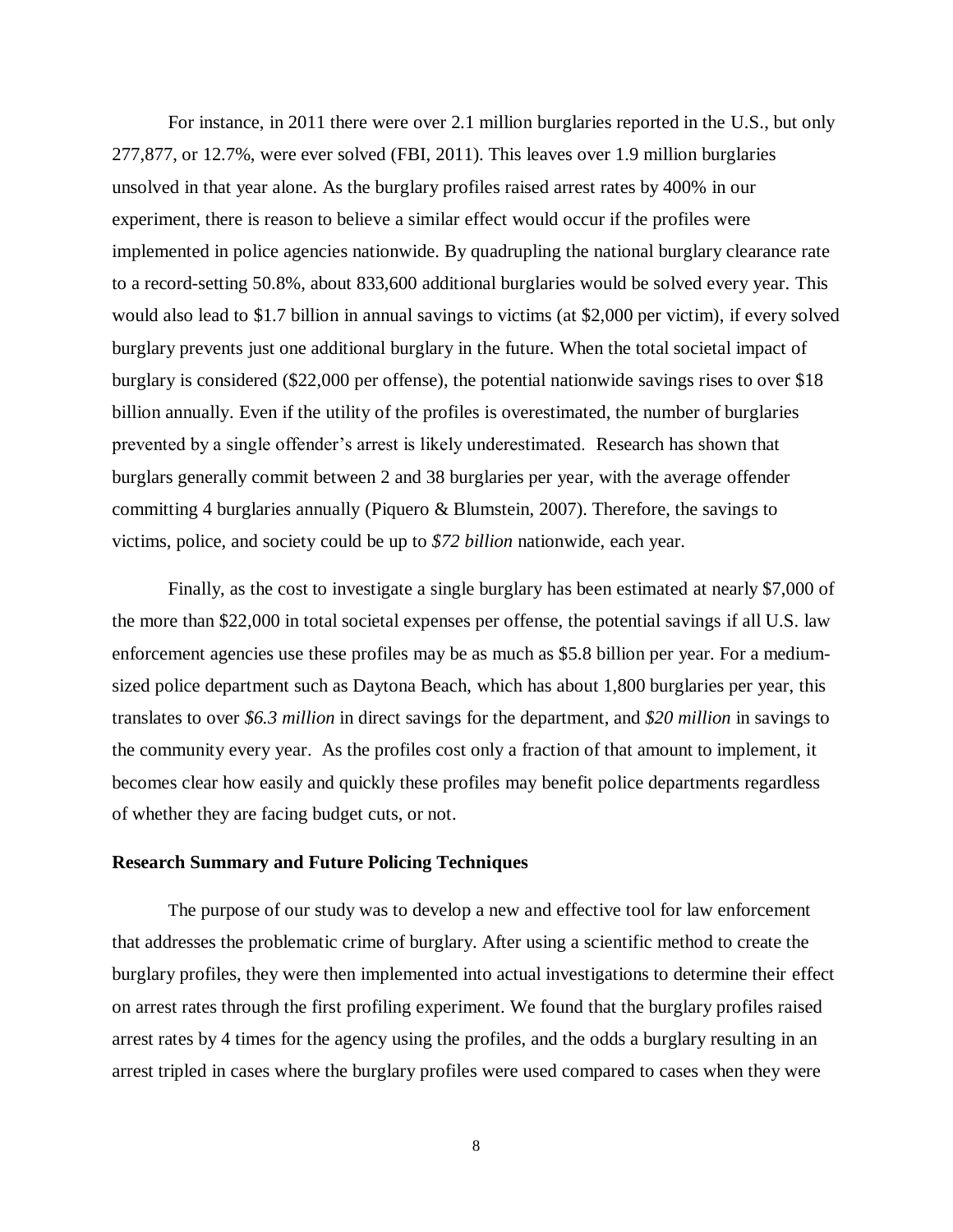not. As these profiles were tested in the field, and in scientific manner, the results will likely generalize to additional real-world settings as well.

Still, it is important to note that the profiles were developed using a sample of burglaries from central Florida, and the exact behaviors related to each of the four offense styles may differ for burglaries committed in other parts of the country. For instance, organized burglaries in a major city may be committed more often on commercial premises, which are more common and lucrative than inner-city apartments, and opportunistic burglaries may be less prevalent in colder climates, when fewer windows and doors are left open. Additional research is needed to determine the specific features of the burglary profiles for each of the major regions within the country, and how those profiles differ to the burglary styles found in our Florida-based sample, before applying the burglary profiles to specific jurisdictions across the nation.

A randomized experiment would also be useful to establish true causality between profiling and arrest rates, and examine how, and in what type of cases, profiles lead to the arrest of an offender. Such research would shed more light on the accuracy of the profiles, and indicate how to improve the profiles to better serve police and solve open cases. We strongly encourage collaborations between law enforcement and academics on research such as this in the future.

In short, this research aimed to lay down a stepping stone on the path to advancing and growing the technique of offender profiling, and apply this promising tool to one of the most prolific and difficult to solve crimes in the nation.

#### **References**

*Daubert v. Merrell Dow Pharmaceuticals, Inc*. (1993). 113 S.Ct. 2786.

- Douglas, J.E., Burgess, A.W., Burgess, A.G., & Ressler, R.K. (1992). *Crime Classification Manual*. New York, NY: Lexington Books.
- Fox, B.H., & Farrington, D.P. (2012). Creating burglary profiles using latent class analysis: A new approach to offender profiling. *Criminal Justice and Behavior, 39,* 1582-1611.

Federal Bureau of Investigation. (2011). *Crime in the United States*. Washington, DC.